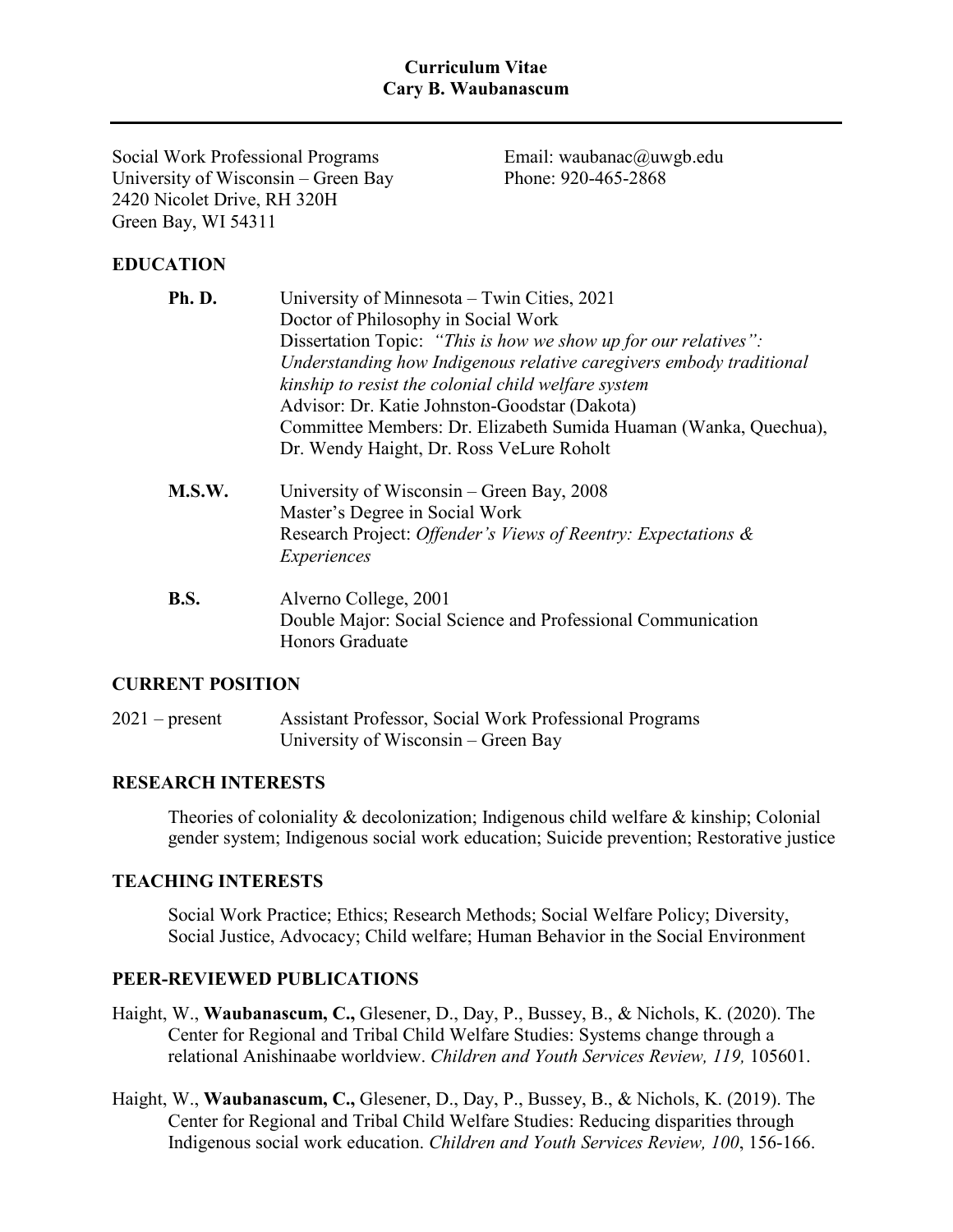Haight, W., **Waubanascum, C.,** Glesener, D., & Marsalis, S. (2018). A scoping study of Indigenous child welfare: The long emergency and preparations for the next seven generations. *Children and Youth Services Review, 93*, 397-410.

# **MANUSCRIPTS IN PROGRESS**

- **Waubanascum, C.,** Haight, W., Glesener, D., Day, P., Bussey, B., & Nichols, K. (2021). The Center for Regional and Tribal Child Welfare Studies: Students' experiences of an Anishinaabe-centered social work education program. Manuscript under review.
- Johnston-Goodstar, K., **Waubanascum, C.,** & Eubanks, D. (2020). Human Services for Indigenous Futures. In Bauerkemper, J. & Webster, R. (Eds.), Tribal Administration Handbook.
- **Waubanascum, C.** "So, we've been taken away since forever": Experiences of Indigenous relative caregivers in the colonial child welfare system. Manuscript in preparation.
- **Waubanascum, C.** "This is how we show up for our relatives": Understanding how Indigenous relative caregivers embody traditional kinship to resist the colonial child welfare system. Manuscript in preparation.
- **Waubanascum, C.** Indigenous Relative's Desires for the Welfare of Our Children: Delinking from colonial child welfare. Manuscript in preparation.

# **TRAINING MODULES**

**Waubanascum, C.,** Haight, W., Glesener, D., Day, P., Bussey, B., & Nichols, K. (2020). The Center for Regional and Tribal Child Welfare Studies: Reducing disparities through Indigenous social work education. *Minnesota Social Services Association Self-Study Educational Module.*

**Waubanascum, C.,** Haight, W., Glesener, D., Day, P., Bussey, B., & Nichols, K. (2020). The Center for Regional and Tribal Child Welfare Studies: Reducing disparities through Indigenous social work education. (Part 1). *Center for Advanced Studies in Child Welfare On*-*line Training Modules,* In preparation.

**Waubanascum, C.,** Haight, W., Glesener, D., Day, P., Bussey, B., & Nichols, K. (2020). The Center for Regional and Tribal Child Welfare Studies: Reducing disparities through Indigenous social work education. (Part 2). *Center for Advanced Studies in Child Welfare On*-*line Training Modules,* In preparation.

**Waubanascum, C.,** Haight, W., Glesener, D., Day, P., Bussey, B., & Nichols, K. (2020). The Center for Regional and Tribal Child Welfare Studies: Systems change through a relational Anishinaabe worldview. (Part 1). *Center for Advanced Studies in Child Welfare On*-*line Training Modules,* In preparation.

**Waubanascum, C.,** Haight, W., Glesener, D., Day, P., Bussey, B., & Nichols, K. (2020). The Center for Regional and Tribal Child Welfare Studies: Systems change through a relational Anishinaabe worldview. (Part 2). *Center for Advanced Studies in Child Welfare On*-*line Training Modules,* In preparation.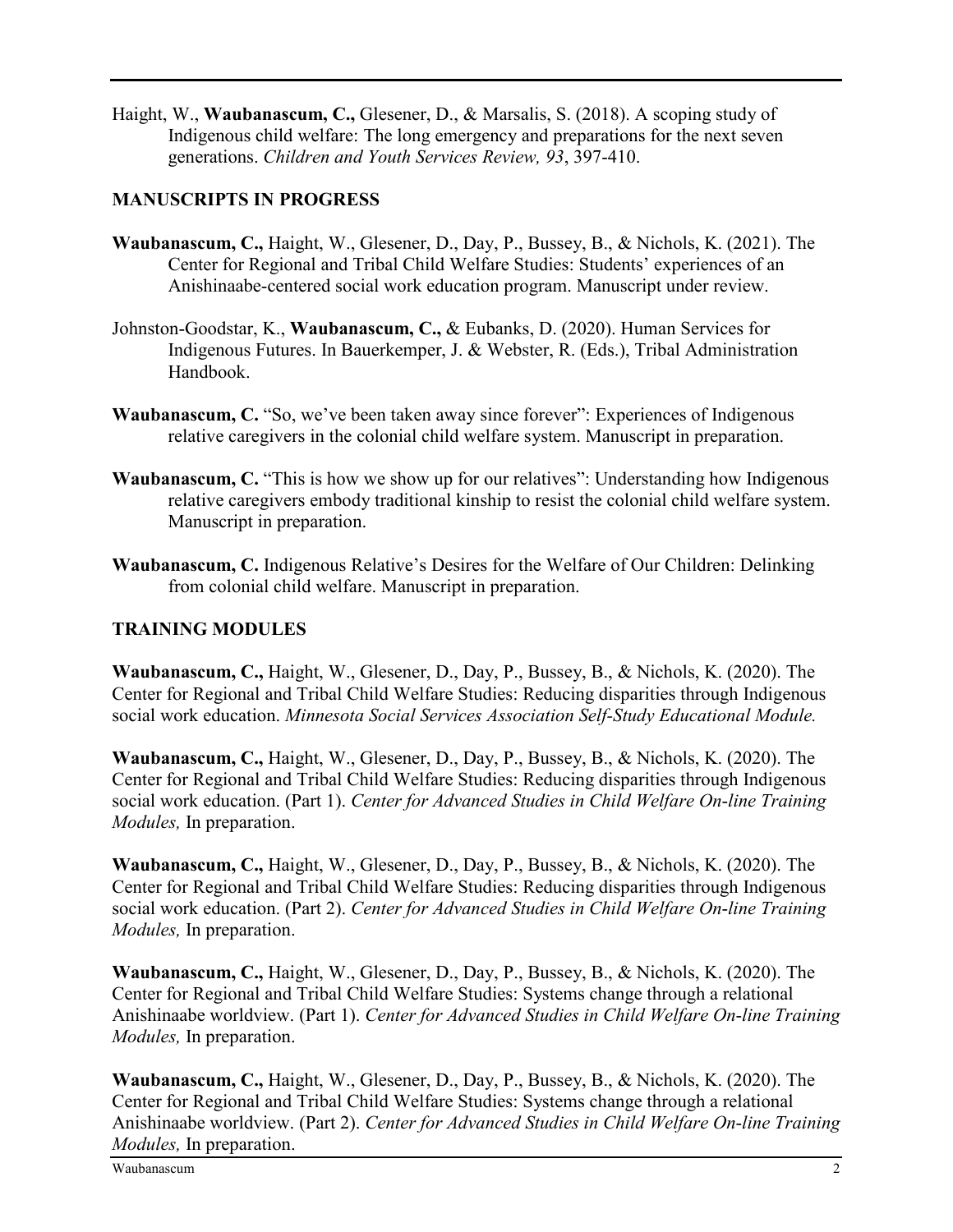**Waubanascum, C.,** Haight, W., Glesener, D., Day, P., Bussey, B., & Nichols, K. (2018). Indigenous child welfare: The long emergency (Part 1). *Center for Advanced Studies in Child Welfare On*-*line Training Modules, [https://cascw.umn.edu/portfolio-items/indigenous-child](https://cascw.umn.edu/portfolio-items/indigenous-child-welfare/)[welfare/](https://cascw.umn.edu/portfolio-items/indigenous-child-welfare/)*

**Waubanascum, C.,** Haight, W., Glesener, D., Day, P., Bussey, B., & Nichols, K. (2018). Indigenous child welfare: Preparations for the next seven generations (Part 2). *Center for Advanced Studies in Child Welfare On*-*line Training Modules, [https://cascw.umn.edu/portfolio](https://cascw.umn.edu/portfolio-items/indigenous-child-welfare/)[items/indigenous-child-welfare/](https://cascw.umn.edu/portfolio-items/indigenous-child-welfare/)*

# **RESEARCH EXPERIENCE**

2019-present **Associate,** Center for Restorative Justice and Peacemaking, Unvirsity of Minesota – Duluth

## 8/19-2021 **Research Assistant**

Back to Indigenous Futures, Traditional Ecological Knowledge, Canoe project, Dakota star knowledge with Upper Sioux, Lower Sioux, and Micronesian Communities in Minnesota Principal Investigators: Dr. Vince Diaz, Dr. Katie Johnston-Goodstar

## 9/18-2021 **Principal Investigator**

School of Social Work, University of Minnesota – Twin Cities Doctoral Dissertation "This is how we show up for our relatives": Understanding how Indigenous relative caregivers embody traditional kinship to resist the colonial child welfare system

#### 9/17-2021 **Research Assistant**

Gamble Skogmo Chair in Child Welfare and Youth Policy, UMN "Indian Child Welfare scoping study", "Center for Regional and Tribal Child Welfare Ethnography", "Indigenous Kinship Study" Principal Investigator: Dr. Wendy Haight

#### 9/17-1/19 **Research Consultant**

The Center for Regional and Tribal Child Welfare, University of Minnesota – Duluth "Indian Child Welfare Institutional Analysis project" Principal Investigator: Dr. Priscilla Day, Brenda Bussey

# 9/16 – 5/18 **Research Assistant**

Center for Restorative Justice and Peacemaking – University of Minnesota "Nebraska Restorative Justice Program Evaluation" Principal Investigator: Dr. Mark Umbreit

#### 9/16 – 8/17 **Research Consultant**

Gamble Skogmo Chair in Child Welfare and Youth Policy, University of Minnesota "Indian Child Welfare Scoping Study" Principal Investigator: Dr. Wendy Haight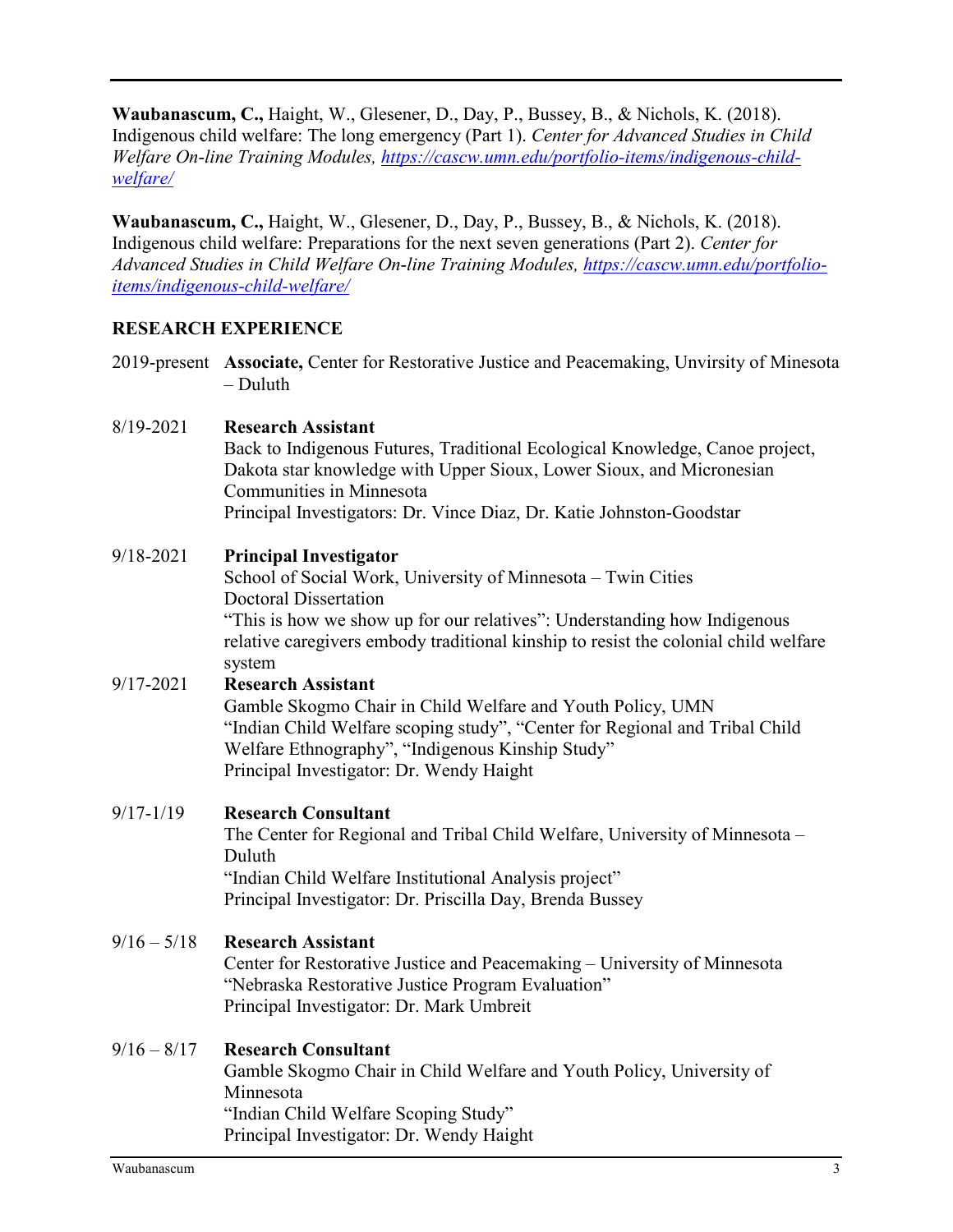9/10-present **Liaison, Publications Committee Member** Indigenous Wellness Research Institute, University of Washington "Tribal Colleges and Universities Drug and Alcohol Study" Principal Investigator: Dr. Bonnie Duran

# **TEACHING EXPERIENCE**

- 4/20/21 **Guest Lecturer,** Doctoral Research Course: "Strengthening our Relationships through Indigenous Research Methodology, University of Minnesota – Twin **Cities**
- 1/21-6/21 **Adjunct Faculty,** Social Work Practice Research. St. Catherine's University.
- 6/20-8/20 **Community Faculty,** Advanced Social Work Practice with Difference, Diversity, and Privilege. University of Minnesota – Twin Cities
- 1/20-6/20 **Community Faculty,** Advanced Social Work Practice with Difference, Diversity, and Privilege. University of Minnesota – Twin Cities
- 1/19-6/19 **Community Faculty,** Advanced Social Work Practice with Difference, Diversity, and Privilege. University of Minnesota – Twin Cities
- 11/12/19 **Guest Lecturer,** MSW Social Welfare History course: Lecture on Native American social welfare history, University of Minnesota – Twin Cities
- 4/13/19 **Guest Lecturer,** Facilitation and Conflict Management Course: Lecture on conflict management and peacemaking, University of Minnesota – Twin Cities
- 11/13/18 **Guest Lecturer,** MSW Social Welfare History course: Lecture on Native American social welfare history, University of Minnesota – Twin Cities
- 6/23/18 **Guest Lecturer,** Peacebuilding and Mindfulness course: Lecture on conflict management, University of Minnesota – Twin Cities

## **JURIED PRESENTATIONS**

- **Waubanascum, C.** (2021, October 5). *Understanding how Indigenous relative caregivers resist the colonial child welfare system*. [Virtual Presentation]. Kempe International Virtual Conference: A Global Call to Action to Change Child Welfare.
- Singh, V., **Waubanascum, C.**, Elias, G., Seidl, C., & Savariego, A. (2020, May 7). *Back to Indigenous Futures: Engaged Research on Canoe Culture with Pacific Islanders and Dakota in Minnesota: Part 2 of 2* [Roundtable presentation]. Native American and Indigenous Studies Association Conference, Toronto, CA. (Conference canceled).
- **Waubanascum, C.,** (2020, March 26). *The Center for Regional and Tribal Child Welfare Studies: Impact of an Anishinaabe-centered social work program on MSW alums* [Poster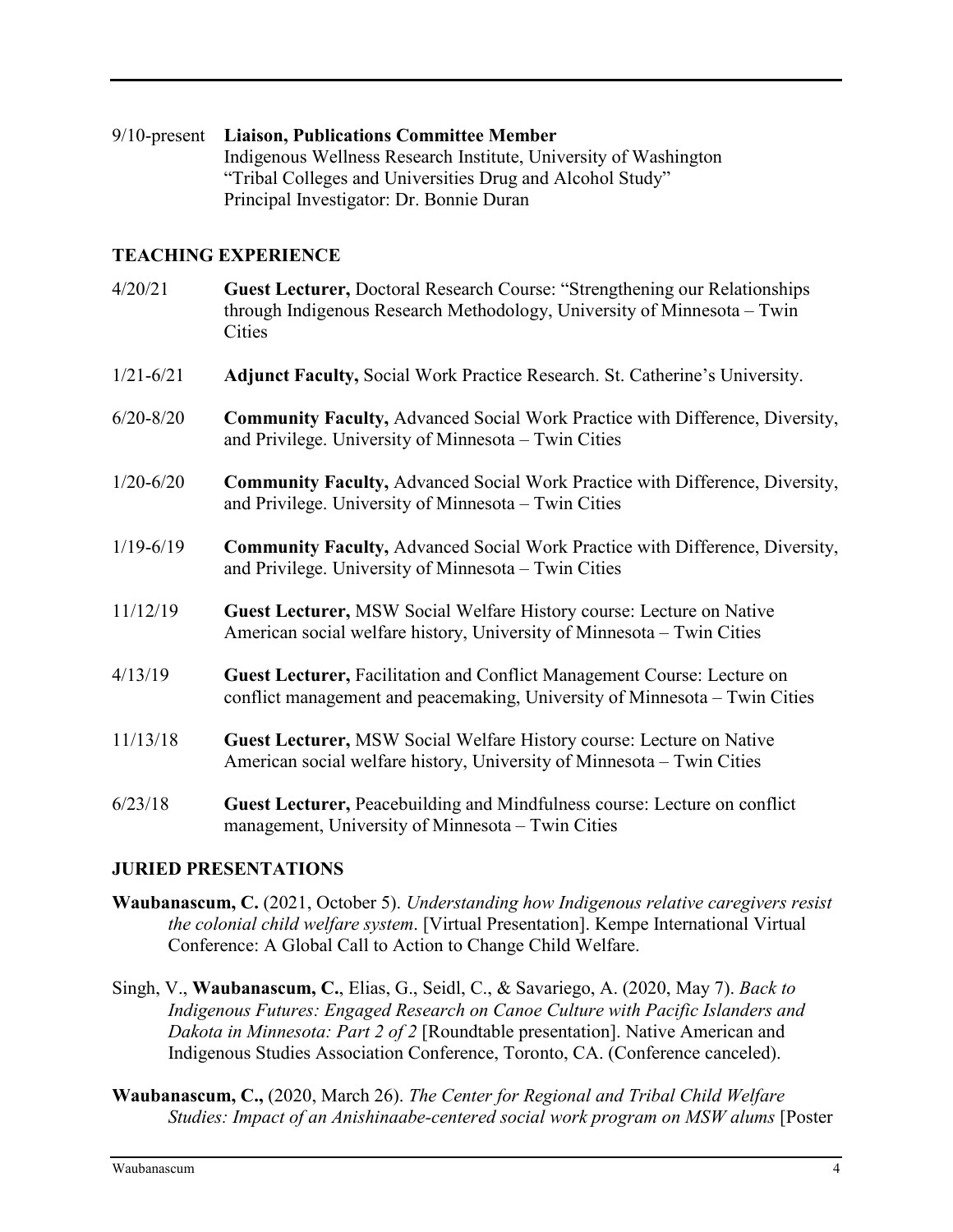session]. College of Education and Human Development Research Day, University of Minnesota, Minneapolis, MN. (Conference canceled).

- **Waubanascum, C.,** (2020, March 12). *The Center for Regional and Tribal Child Welfare Studies: Reducing disparities through Indigenous social work education* **[Oral]** presentation]. Minnesota Social Services Association, Minneapolis, MN.
- **Waubanascum, C.** (2019, October). *The Center for Regional and Tribal Child Welfare Studies: Reducing disparities through Indigenous social work education* [Oral presentation]. Council on Social Work Education, Annual Program Meeting, Denver, CO.
- **Waubanascum, C.** (2019, July). *Do No Harm: Working better with Indigenous communities through Indigenous social work education* [Oral presentation]. Summer Institute on Global Indigeneities, Seattle, WA.
- **Waubanascum, C.,** Haight, W., Glesener, D., Day, P., Bussey, B., & Nichols, K. (2019, March). *The Center for Regional and Tribal Child Welfare Studies: Reducing disparities through Indigenous social work education* [Poster session]. College of Education and Human Development Research Day, University of Minnesota, Minneapolis, MN.
- **Waubanascum, C.,** Glesener, D. & Haight, W. (2019, January). *A scoping study of Indigenous child welfare: The long emergency and preparations for the next seven generations* [Poster session]. Society for Social Work Research Annual Conference, San Francisco, CA.
- **Waubanascum, C.,** Glesener, D. & Haight, W. (2018, November). *A scoping study of Indigenous child welfare: The long emergency and preparations for the next seven generations* [Poster session]. Council on Social Work Education, Annual Program Meeting, Orlando, FL.
- **Waubanascum, C.,** Glesener, D. & Haight, W. (2018, March). *A scoping study of Indigenous child welfare: The long emergency and preparations for the next seven generations* [Poster session]. College of Education and Human Development Research Day, University of Minnesota, Minneapolis, MN.
- **Waubanascum, C.,** Glesener, D. & Haight, W. (2018, March). *A scoping study of Indigenous child welfare: The long emergency and preparations for the next seven generations* [Poster session]. School of Social Work Research Conference, University of Minnesota, St. Paul, MN.
- **Waubanascum, C.** (2018, May). *Examining the assimilationist views of the Governor's Interracial Commission and "The Indian in Minnesota" in 1952* [Oral presentation]. School of Social Work History Conference, University of Minnesota, Minneapolis, MN.

## **PROFESSIONAL PRESENTATIONS**

**Waubanascum, C.** (2021). "This is how we show up for our relatives": Understanding how Indigenous relative caregivers embody traditional kinship to resist the colonial child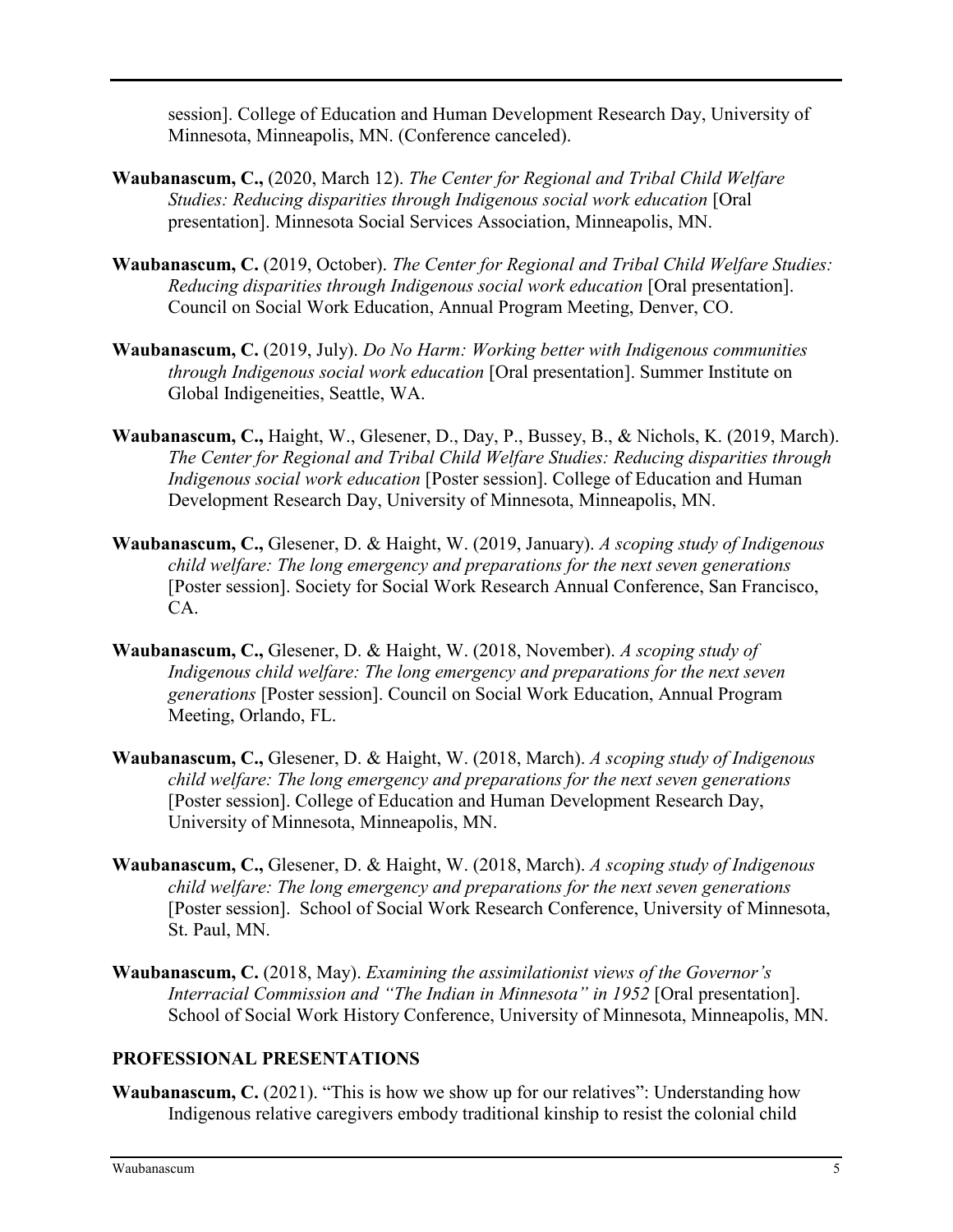welfare system. [Online Presentation]. Native American Center for Health Professions. University of Wisconsin – Madison.

- **Waubanascum, C.** & Haight, W. (2021). Transforming Social Work and Fostering Relationships through Anishinaabe-Centered Child Welfare Knowledge and Practice. [Online Presentation]. College of Education and Human Development. University of Minnesota-Twin Cities.
- **Waubanascum, C.,** Arnold, T., Thompson, L., Thompson, C., & Owen, C. (2020). Parent and Two-Spirit Native LGBTQ Youth Experiences. [Online Panel Presentation]. Sovereign Bodies Institute.
- **Waubanascum, C.** & Geurts, L. (2016, August). Community Analysis Process for Planning Strategies. Regional Tribal Training, Shakopee, MN.
- **Waubanascum, C.** & Geurts, L. (2016, July). Community Analysis Process for Planning Strategies. Native Village of Eyak, Cordova, AK.
- **Waubanascum, C.** & Geurts, L. (2015, September). Community Analysis Process for Planning Strategies. Regional Tribal Training, Albuquerque, NM.
- **Waubanascum, C.** (2015, September). Suicide Prevention and Intervention: Question, Persuade, Refer (QPR). Ho-Chunk Nation Youth Prevent Suicide Conference, Wausau, WI.
- **Waubanascum, C.** (2015, June). Suicide Prevention and Intervention for Youth. Menominee Nation Teen Summit, Keshena, WI.
- **Waubanascum, C.** & Geurts, L. (2015, May). Community Analysis Process for Planning Strategies. Absentee Shawnee Tribe, Shawnee, OK.
- Autumn, S. & **Waubanascum, C.** (2015, May). Tribal Justice System Planning Process. Menominee Tribe of Indians of Wisconsin, Keshena, WI.
- **Waubanascum, C.** (2015, May). Circle of Life in a Pictorial History. American Indian Justice Conference, Tulsa, OK.
- **Waubanascum, C.** (2015, April). Suicide Prevention and Intervention: Question, Persuade, Refer (QPR). Crimes Against Children in Indian Country Conference, Carlton, MN.
- **Waubanascum, C.** (2015, April). Suicide Prevention and Intervention: Question, Persuade, Refer (QPR). Ho-Chunk Nation, Wittenberg, WI.
- **Waubanascum, C.** (2011, May). Suicide Prevention and Intervention for Educators: Question, Persuade, Refer (QPR). Wisconsin Indian Education Conference, Keshena, WI.
- **Waubanascum, C.** (2010 2013). Suicide Prevention and Intervention: Question, Persuade, Refer (QPR). College of Menominee Nation, Keshena, WI.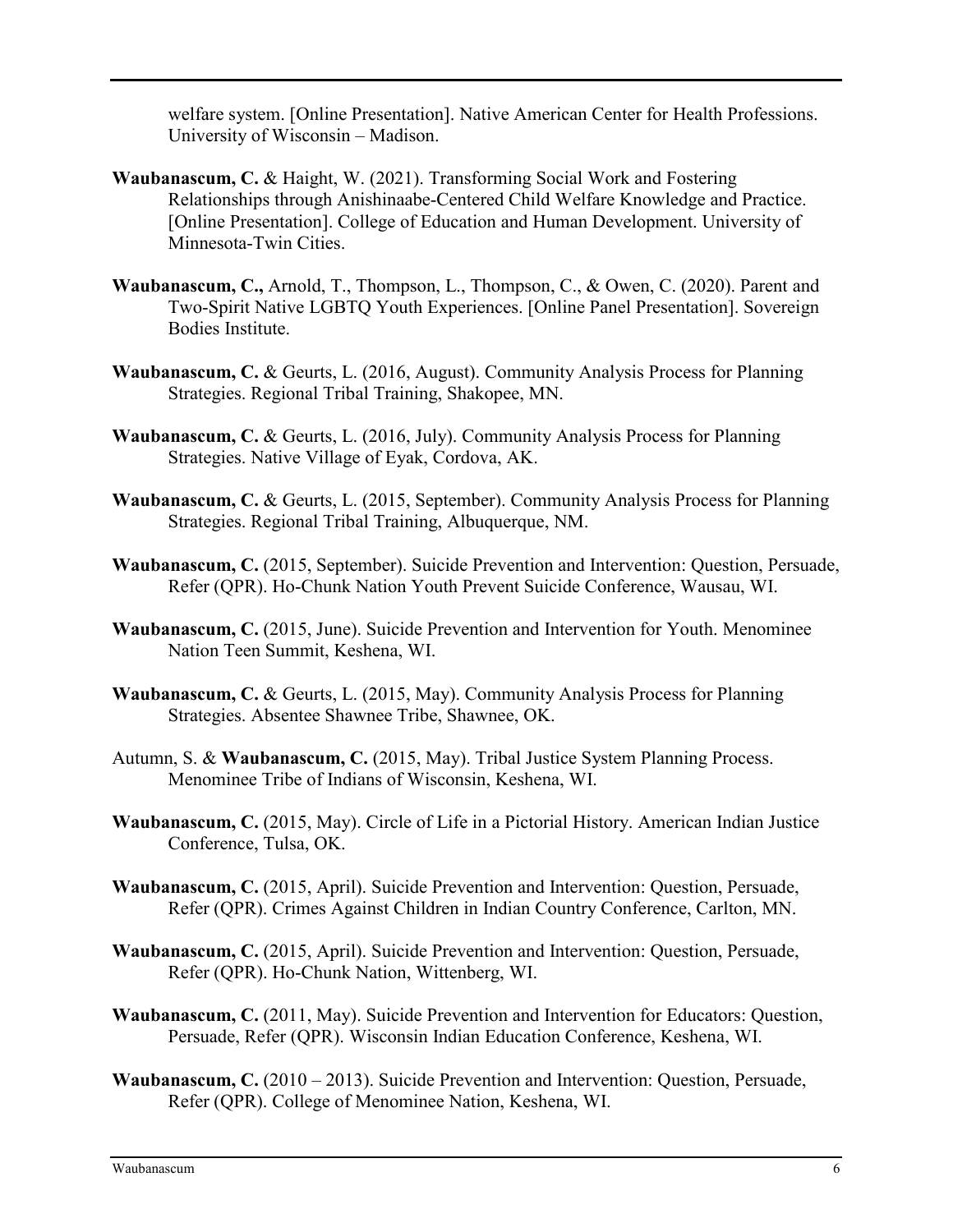# **SCHOLARSHIPS, FELLOWSHIPS & AWARDS**

| 2020                                | Mary E. Pennock Scholarship, University of Minnesota – Twin Cities, \$28,000                                                                                                                                                                                                                                                                                                                                                                                                    |  |
|-------------------------------------|---------------------------------------------------------------------------------------------------------------------------------------------------------------------------------------------------------------------------------------------------------------------------------------------------------------------------------------------------------------------------------------------------------------------------------------------------------------------------------|--|
| 2020                                | University of Minnesota, School of Social Work Social Innovation Challenge:<br>Organizational Advisor to MSW student's implementation of a toolkit for their<br>peers to operationalize vital conversations on race with an intentional trajectory<br>toward collective liberation and justice. Facilitation of a series of "train-the-<br>trainer" seminars on the toolkit and organize check-in/follow-up sessions for<br>fellow students in the School of Social Work, \$500 |  |
| 2019                                | University of Minnesota, College of Education and Human Development,<br>Education Research & Education Equity category, "The Center for Regional and<br>Tribal Child Welfare Studies: Reducing disparities through Indigenous social<br>work education, People's Choice Award, \$250                                                                                                                                                                                            |  |
| 2018                                | University of Minnesota, College of Education and Human Development,<br>Children's Mental Health and Welfare category, "A Scoping Study of Indigenous<br>Child Welfare: The long emergency and preparations for the next seven<br>generations", People's Choice Award, \$250                                                                                                                                                                                                    |  |
| 2018                                | University of Minnesota, College of Education and Human Development, 3-<br>Minute Thesis Competition, People's Choice Award, \$500                                                                                                                                                                                                                                                                                                                                              |  |
| 2018-2019                           | Ashby U. & Laura Grevious Gaskins Fellowship, University of Minnesota – Twin<br><b>Cities, \$4,100</b>                                                                                                                                                                                                                                                                                                                                                                          |  |
| 2017-2018                           | Ashby U. & Laura Grevious Gaskins Fellowship, University of Minnesota – Twin<br><b>Cities, \$4,100</b>                                                                                                                                                                                                                                                                                                                                                                          |  |
| 2016-2017                           | Diversity of Views and Experiences (DOVE) Fellowship, University of<br>Minnesota – Twin Cities, \$23,000                                                                                                                                                                                                                                                                                                                                                                        |  |
| 2016                                | Ashby U. & Laura Grevious Gaskins Fellowship, University of Minnesota – Twin<br>Cities, \$2,000                                                                                                                                                                                                                                                                                                                                                                                 |  |
| 2016                                | Dennis Clayton Fellowship, University of Minnesota – Twin Cities, \$1,000                                                                                                                                                                                                                                                                                                                                                                                                       |  |
| PROFESSIONAL SOCIAL WORK EXPERIENCE |                                                                                                                                                                                                                                                                                                                                                                                                                                                                                 |  |
| $12/13 - 8/16$                      | <b>Project Manager - Tribal Programs</b><br>National Criminal Justice Training Center<br>Fox Valley Technical College, Appleton, WI                                                                                                                                                                                                                                                                                                                                             |  |
| $3/13 - 12/13$                      | Social Worker, Wisconsin Tribal Community Reintegration Program<br>Great Lakes Inter-Tribal Council, Inc., Oneida, WI                                                                                                                                                                                                                                                                                                                                                           |  |

1/10 – 3/13 **Suicide Prevention Coordinator** College of Menominee Nation, Keshena, WI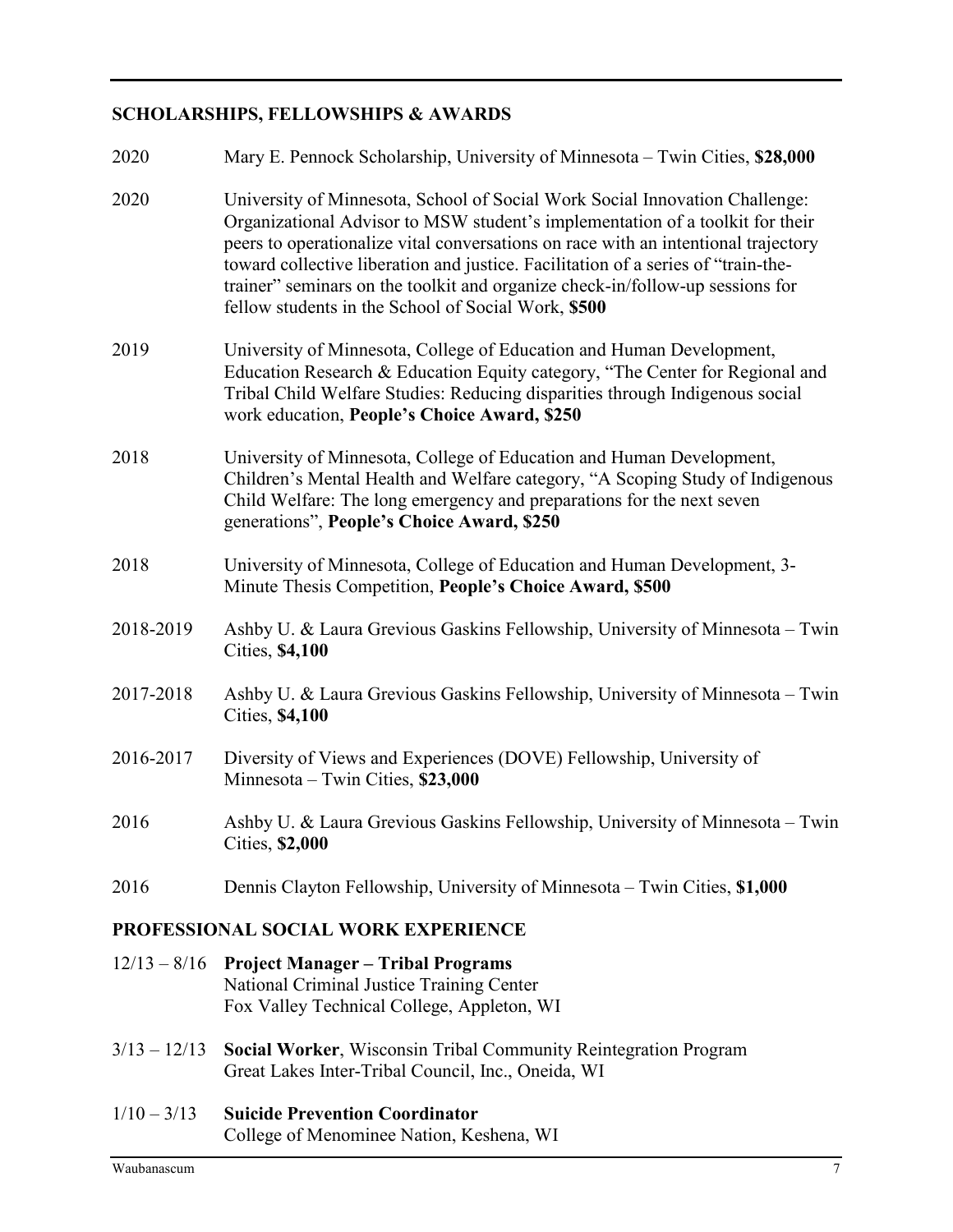| $6/07 - 1/10$ | <b>Social Worker/Transitional Living Program Coordinator</b> |
|---------------|--------------------------------------------------------------|
|               | Oneida Housing Authority, Oneida, WI                         |

- 10/06 6/07 **Violence Prevention Educator, K-12 Green Bay Public Schools** Golden House, Green Bay, WI
- 8/06 10/06 **Probation and Parole Agent (limited term), Division of Community Corrections**, Wisconsin Department of Corrections, Green Bay, WI

#### **HONORS AND AWARDS**

| 2001 | Alverno College Honors Graduate                                |
|------|----------------------------------------------------------------|
| 2001 | National Dean's List                                           |
| 2001 | Who's Who Among Students in American Colleges and Universities |

2000 Miss Oneida Nation

### **UNIVERSITY SERVICE**

- 2021-present **Consultant,** University of Wisconsin Green Bay, Equity, Diversity, and Inclusion Committee
- 2013-present **Advisory Council Member,** University of Wisconsin Madison, Native American Center for Health Professions (NACHP)
- 2018-2019 **PhD Student Representative**, PhD Program Committee, University of Minnesota, School of Social Work

## **SERVICE TO THE COMMUNITY**

|           | 2021-present Mentor, Menominee Doctoral Student Support Group                                     |
|-----------|---------------------------------------------------------------------------------------------------|
| 2019-2020 | Vice-Chair, American Indian Parent Committee, Roseville Area School District,<br>Roseville MN     |
| 2016-2018 | Chair, American Indian Parent Committee, Roseville Area School District,<br>Roseville MN          |
| 2010-2013 | Brown County Coalition for Suicide Prevention                                                     |
| 2010-2013 | Reaching Out About Depression and Suicide (ROADS) (Shawano Co. &<br>Menominee Indian Tribe of WI) |
| 2007-2010 | Brown County Homeless and Housing Coalition                                                       |